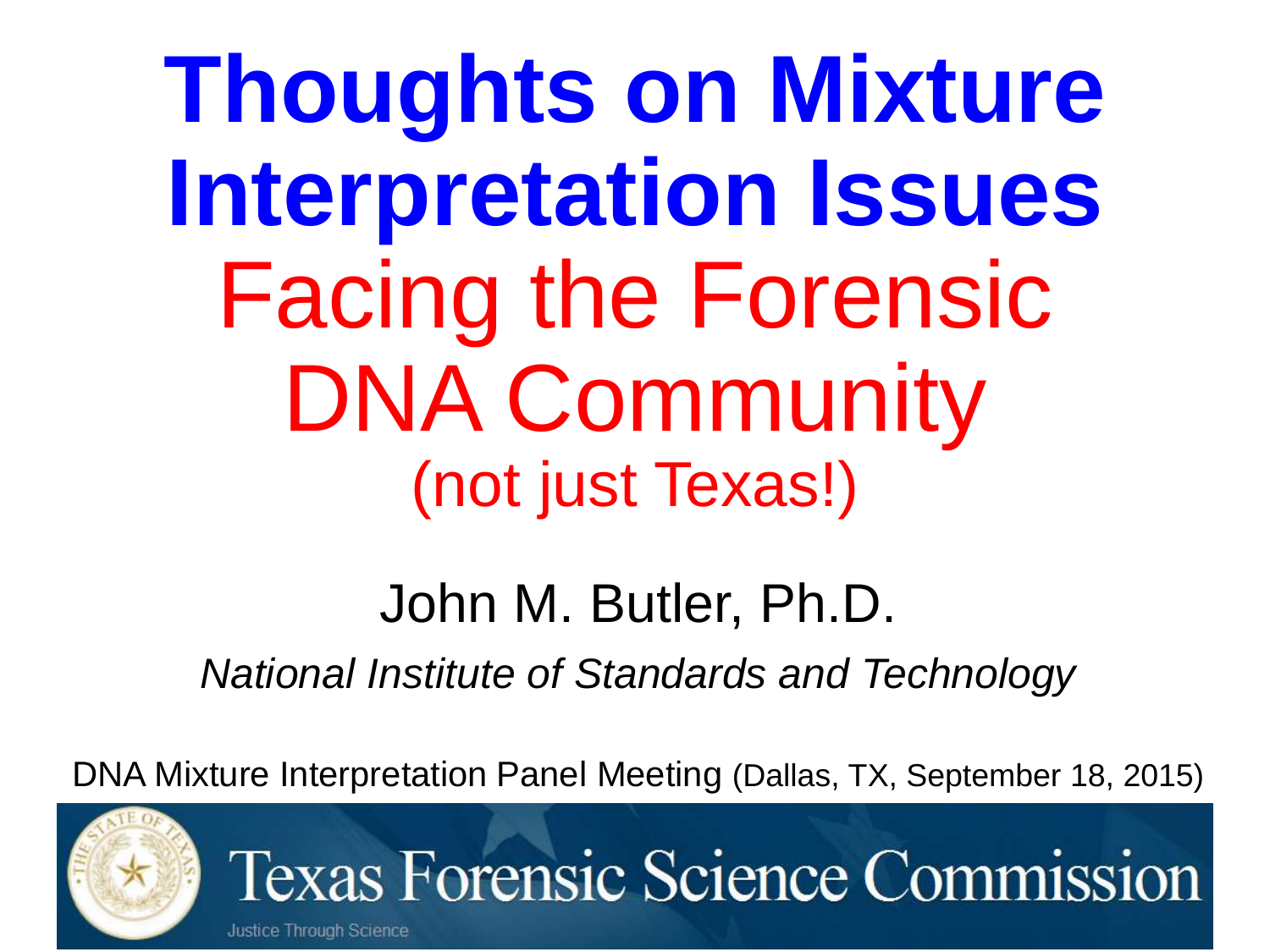## TX FSC August 21, 2015 Notification Letter

#### **1. Allele frequency corrections**

- **Minor changes in values used in statistical calculations**
- **Will depend on the alleles present in the specific case**
- For example with FBI Caucasians, D8S1179 allele 11 (0.0587), allele 13 (0.3393), allele 16 (0.0128) there were no changes to allele frequency values

#### **2. DNA mixture interpretation changes**

- Application of a new stochastic threshold in conjunction with a CPI calculation may lead to a removal of loci from consideration
- With being more "conservative" and considering less information across a DNA mixture profile, statistical results **may** drop dramatically or even **go from an inclusion to inconclusive**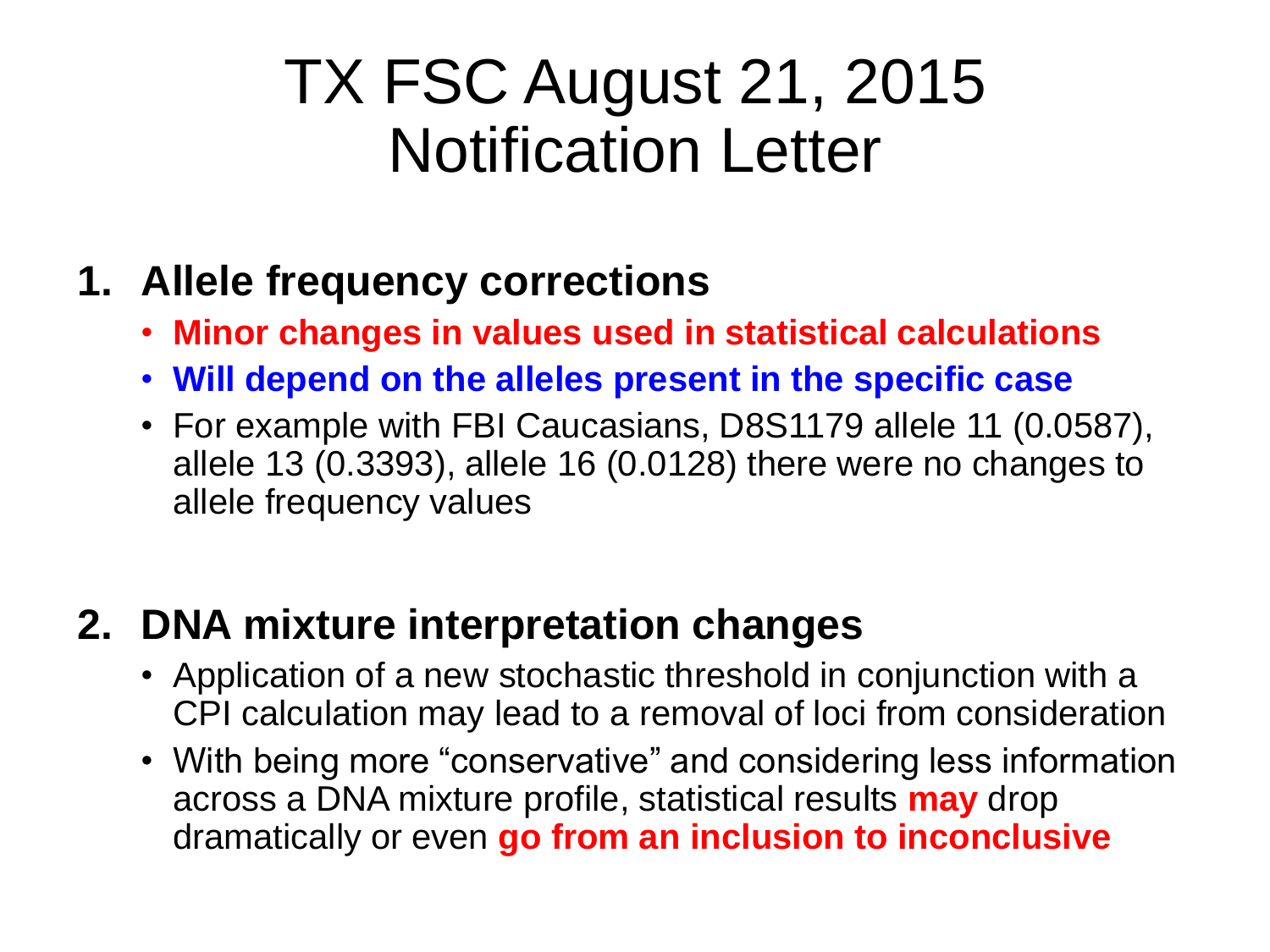# Illustration of Issues Involved

#### **FBI Allele Frequency Corrections**

(like changing the color of a horse)

#### **Changing DNA Mixture Interpretation Protocols**

(like changing the transportation vehicle)







tint.com/wp-content/uploads/2011/09/truck-fender-flares-dodge.jpg

# **CPI Approach to DNA Mixtures**

**Requires** new skills & thinking

# **Probabilistic Genotyping**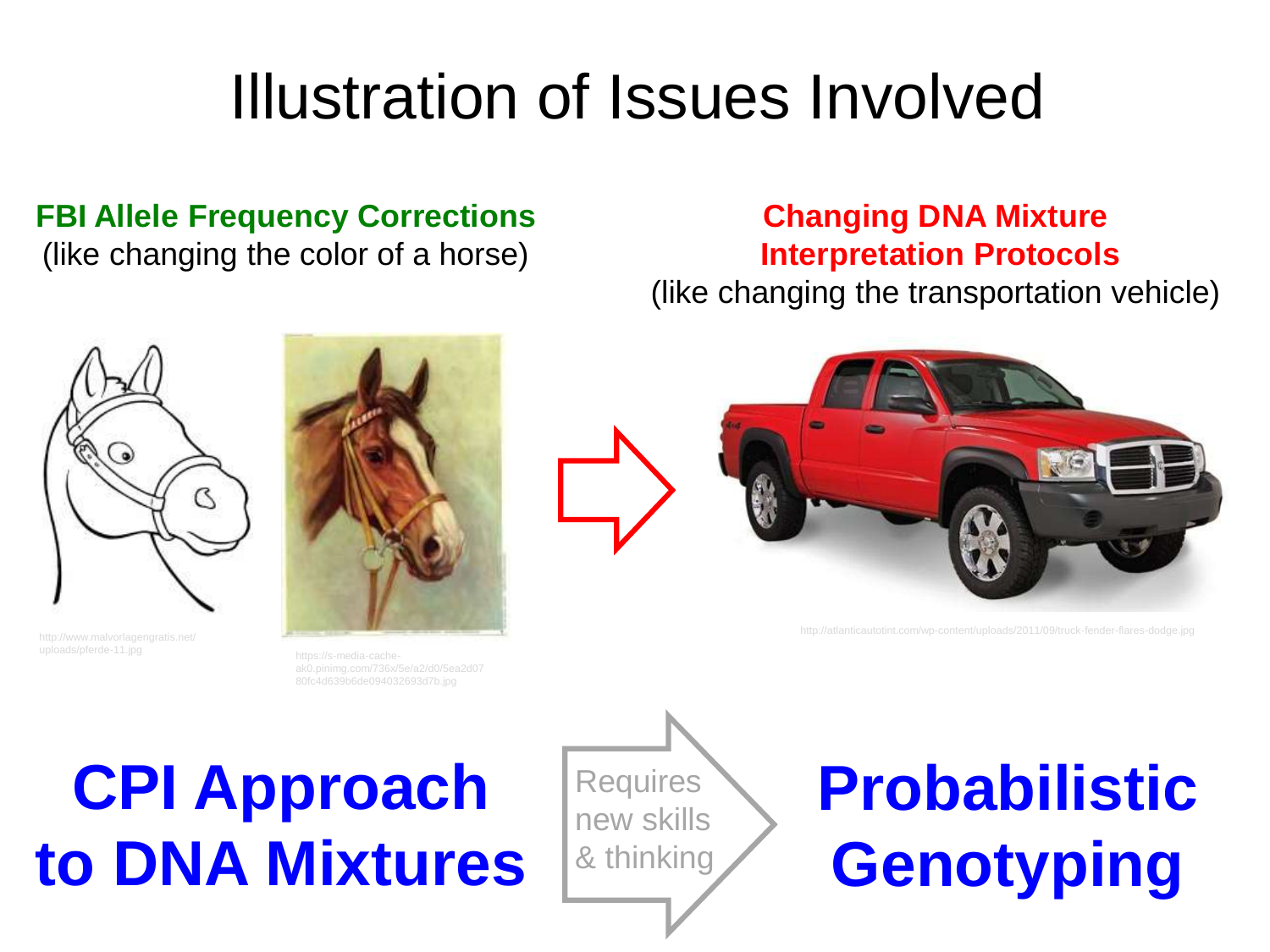**The same data can be perceived differently** what we "see" (interpret) depends on our "prescription" (perspective, training, model used to evaluate information, etc.)



*A colleague's comments:* You realize someone was reading a document two years ago with the wrong prescription glasses, so you give them new glasses today based on what they should have had two years ago. Their prescription has changed in that intervening time so you haven't fixed the problem. **You need to assess the current status before you take any corrective action.**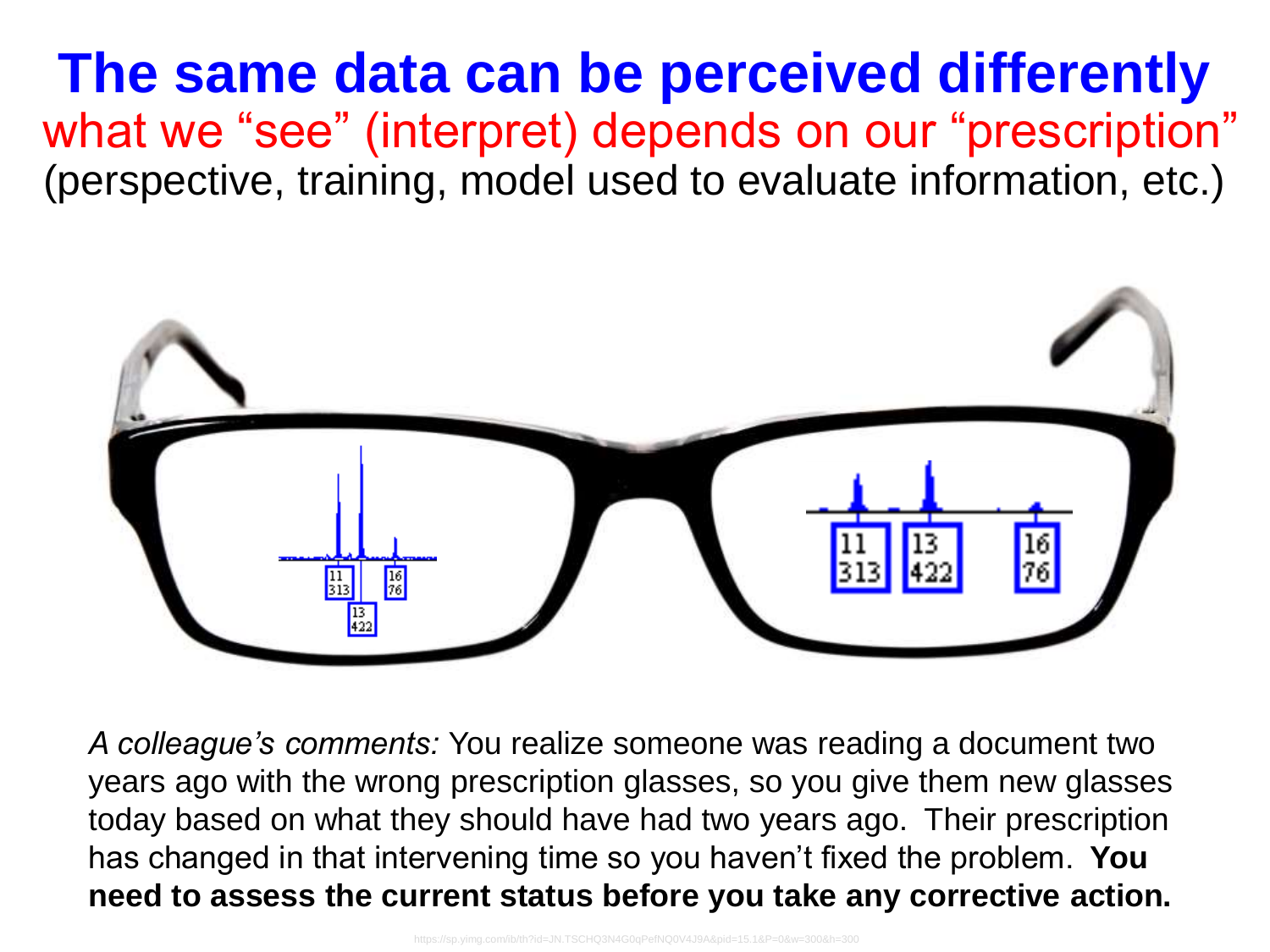### Different Thresholds Used with CE Data

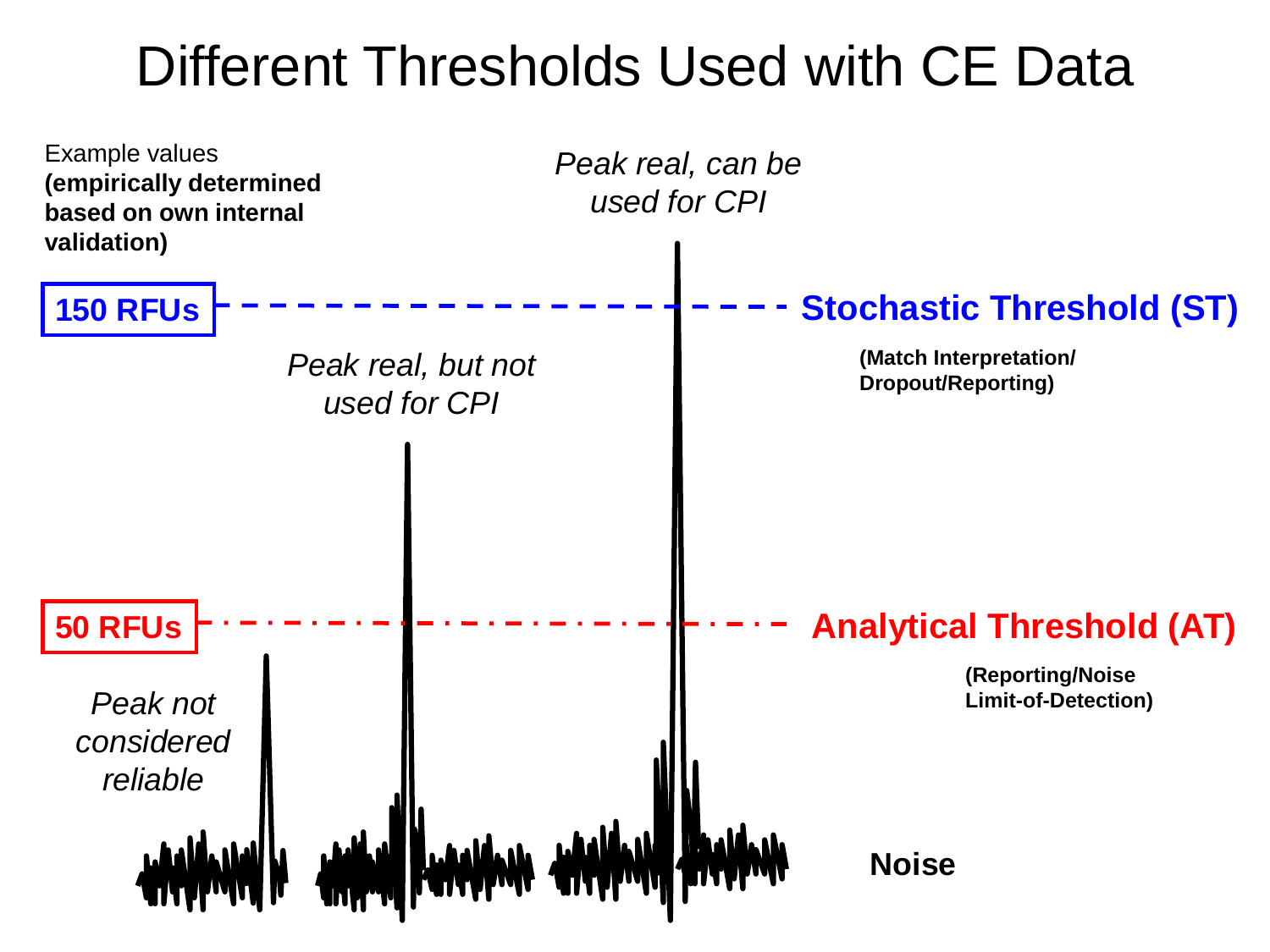### Stochastic thresholds are not a new idea

- Cetus 1992 article (Walsh et al. *PCR Methods Appl.* 1: 241- 250)
	- "Preferential amplification due to stochastic fluctuation can occur when amplifying very low amounts of target DNA molecules. … This problem can be avoided by adjusting the cycle number such that approximately 20 or more copies of target DNA are required to give a typing result for that PCR system." **[this is why STR kit cycle numbers are usually set to 28 cycles by manufacturers in order to limit detection of full profiles to ~125 pg]**
- FBI 1995 PM and DQα validation (Budowle et al. *JFS* 40: 45-54)
	- "The S dot from the PM typing strip can be used to evaluate whether or not stochastic effects should be considered" **[the "S" stands for "stochastic"]**
- FBI 2001 article (Moretti et al. *JFS* 46: 647-660)
	- "When few copies of the DNA template are present, stochastic amplification may occur, … [see next slide for further quote]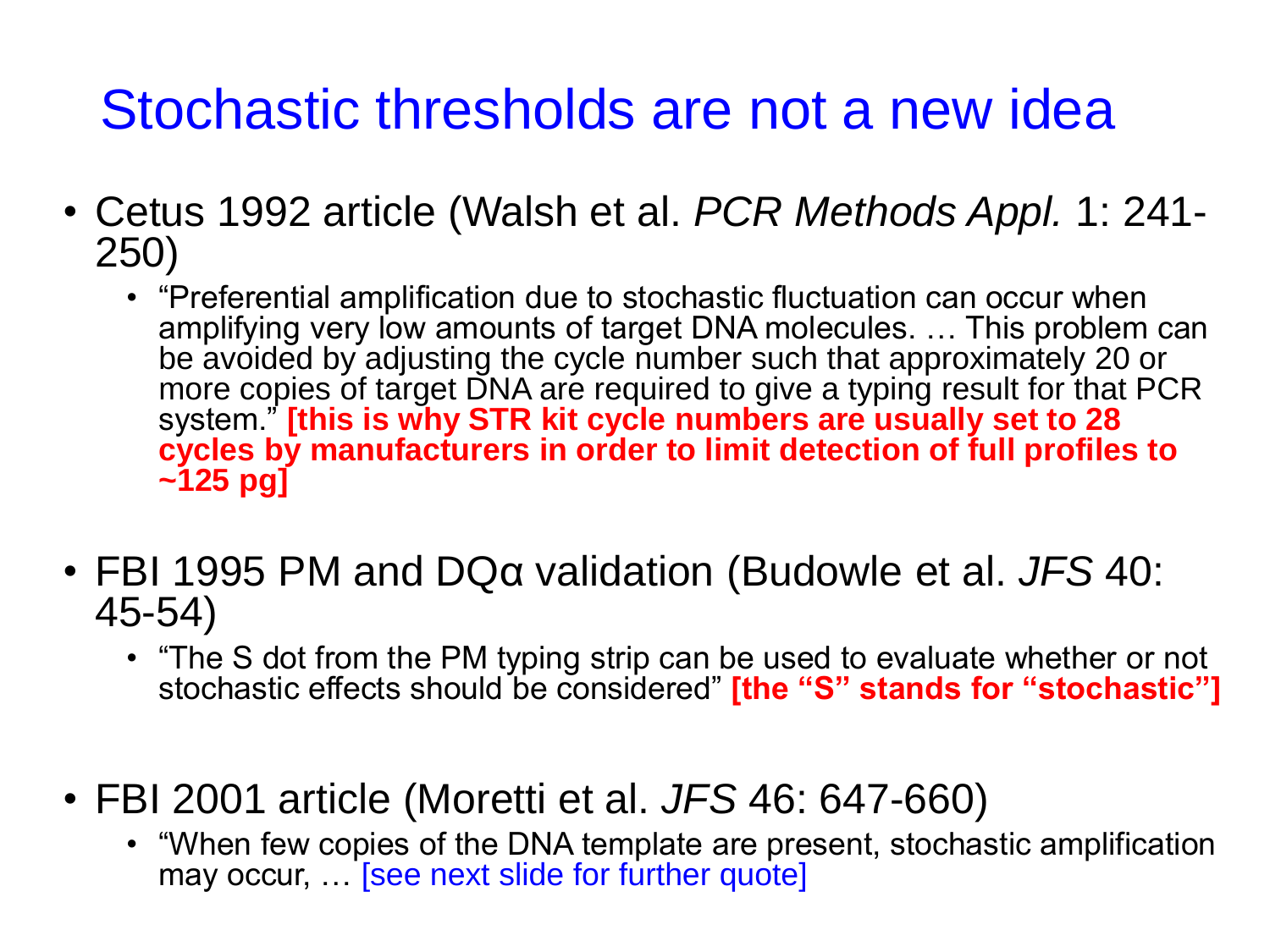### Quote from Moretti et al. 2001 JFS 46: 647-660

Validation of short tandem repeats (STRs) for forensic usage: performance testing of fluorescent multiplex STR systems and analysis of authentic and simulated forensic samples

"When few copies of the DNA template are present, stochastic amplification may occur, resulting in either a substantial imbalance of two alleles at a given heterozygous locus or allelic dropout. Therefore, the amount of DNA used in the PCR can have an impact on stochastic effects. The reverse dot blot systems (AmpliType PM and DQA1+PM, Applied Biosystems) include a means (e.g., the "S" or "C" dots) of evaluating whether a DNA template used in the PCR is above the level at which stochastic effects may impact on the relative yield of two alleles at a given heterozygous locus. Similarly, peak heights can serve as the equivalent of a stochastic control for STR typing. **The quality control measure for an effective stochastic interpretation threshold should be developed based on a minimum peak height value.** This minimum threshold should be determined in-house because of variation in DNA quantitation efficiency and sensitivity of detection of analytical instruments. **Peaks with heights below the threshold should be interpreted with caution.** Finally, because of the possibility of stochastic effects on amplification when analyzing low copy number DNA templates, caution should be used in modifying the thermocycling parameters (e.g., using additional cycles) and electrophoretic conditions (e.g., increasing the injection time during capillary electrophoresis) to enhance product intensity."

This FBI validation article was written in 1999 (submitted to the *Journal of Forensic Sciences* on July 29, 1999 but not published until May 2001)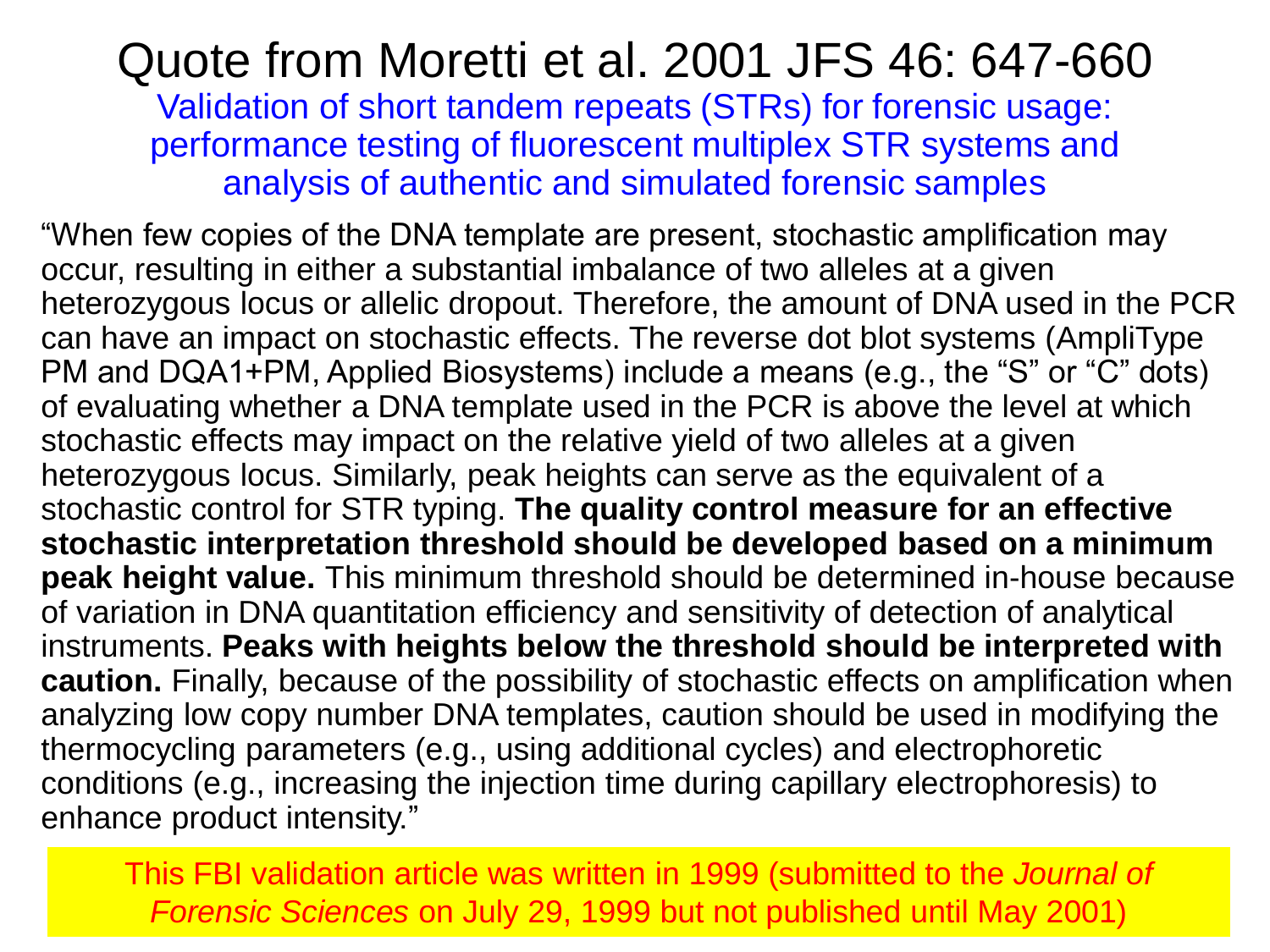

QUESTION: Within many of the SWGDAM guidelines the statement is made that these guidelines are not intended to be used retroactively. What is the intent of this "retroactive" statement?

SWGDAM Response: SWGDAM includes a "retroactive" statement with the intent that the revised guidance be applied prospectively and not retroactively. **With the underlying assumption that work (validation, training, analysis, interpretation) performed prior to the issuance of the revisions was appropriate and scientifically valid**, revision of the applicable guidelines is not intended to invalidate or call into question the previous work. **FREQUENTLY ASKED QUESTIONS** 

http://www.swgdam.org/#!faq/cqu4



On occasion, SWGDAM will use this page to post responses to frequently asked questions from the forensic DNA community or other interested parties for thepurposes of general information. The intent of this page is not for it to be acomprehensive list of answers to all of the inquires SWGDAM receives, but rather a collection of those inquires that SWGDAM recognizes to be of interest to a broad spectrum of forensic DNA science practitioners and/or consumers.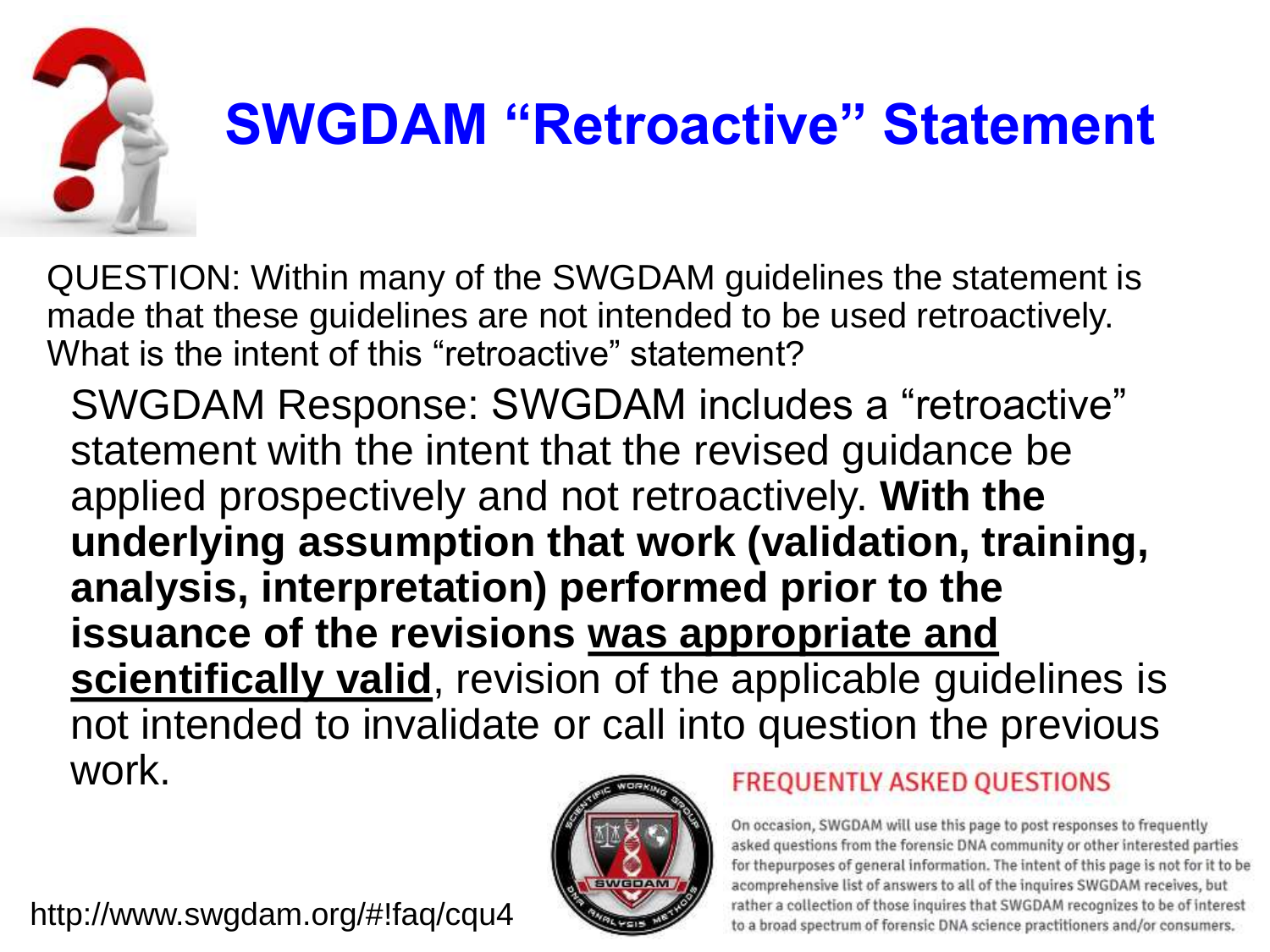

With CPI statistics, peak height information is ignored (calculations would be the same if all peaks were of equal height). Because **all genotype combinations are considered equally probable**, information from the profile is not used optimally



Most logical combination **11,13 major 13,16 minor**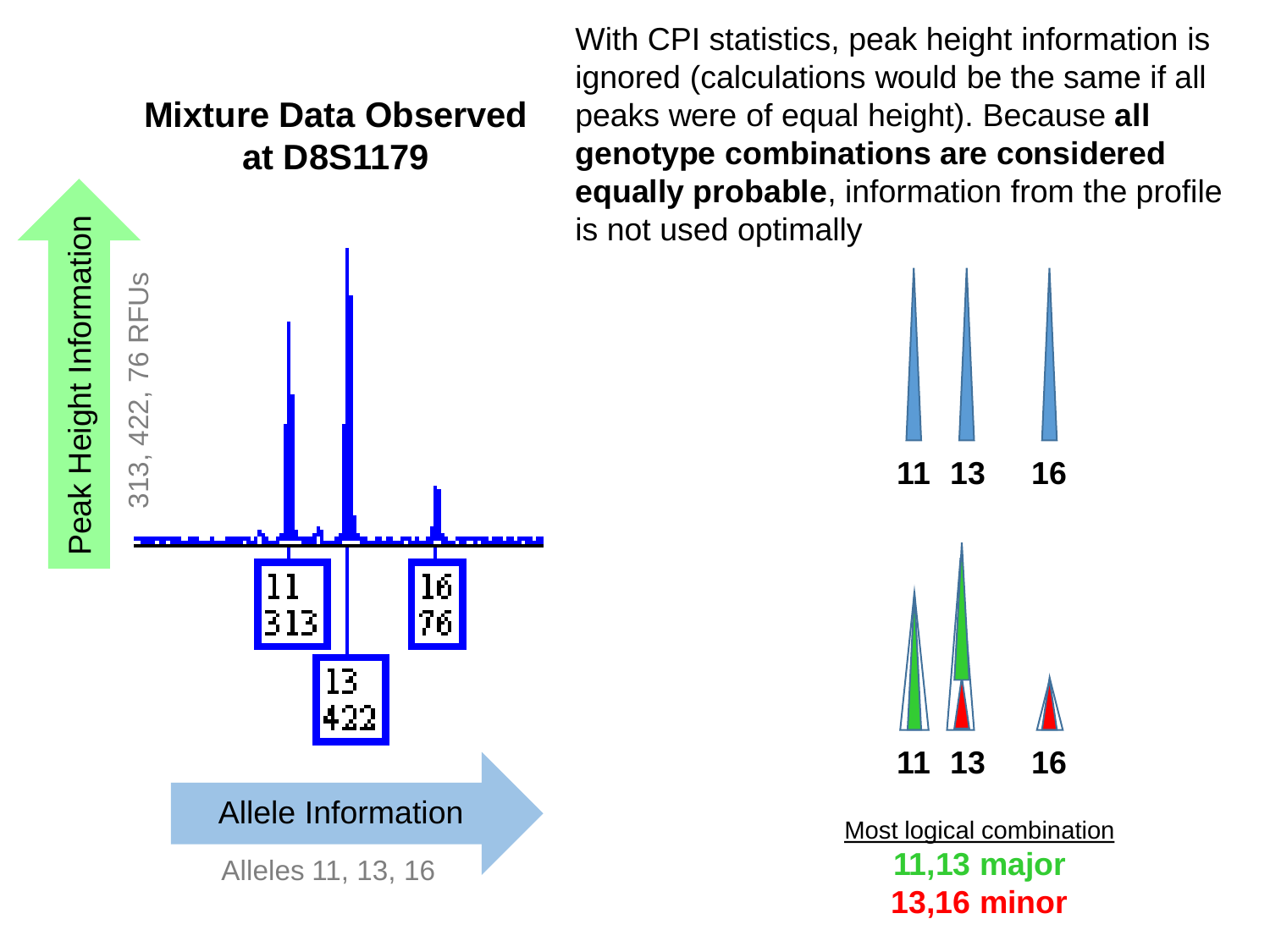### **DNA Mixture Example**



J.M. Butler (2015) *Advanced Topics in Forensic DNA Typing: Interpretation*, Appendix 4 (example worked by Mike Coble)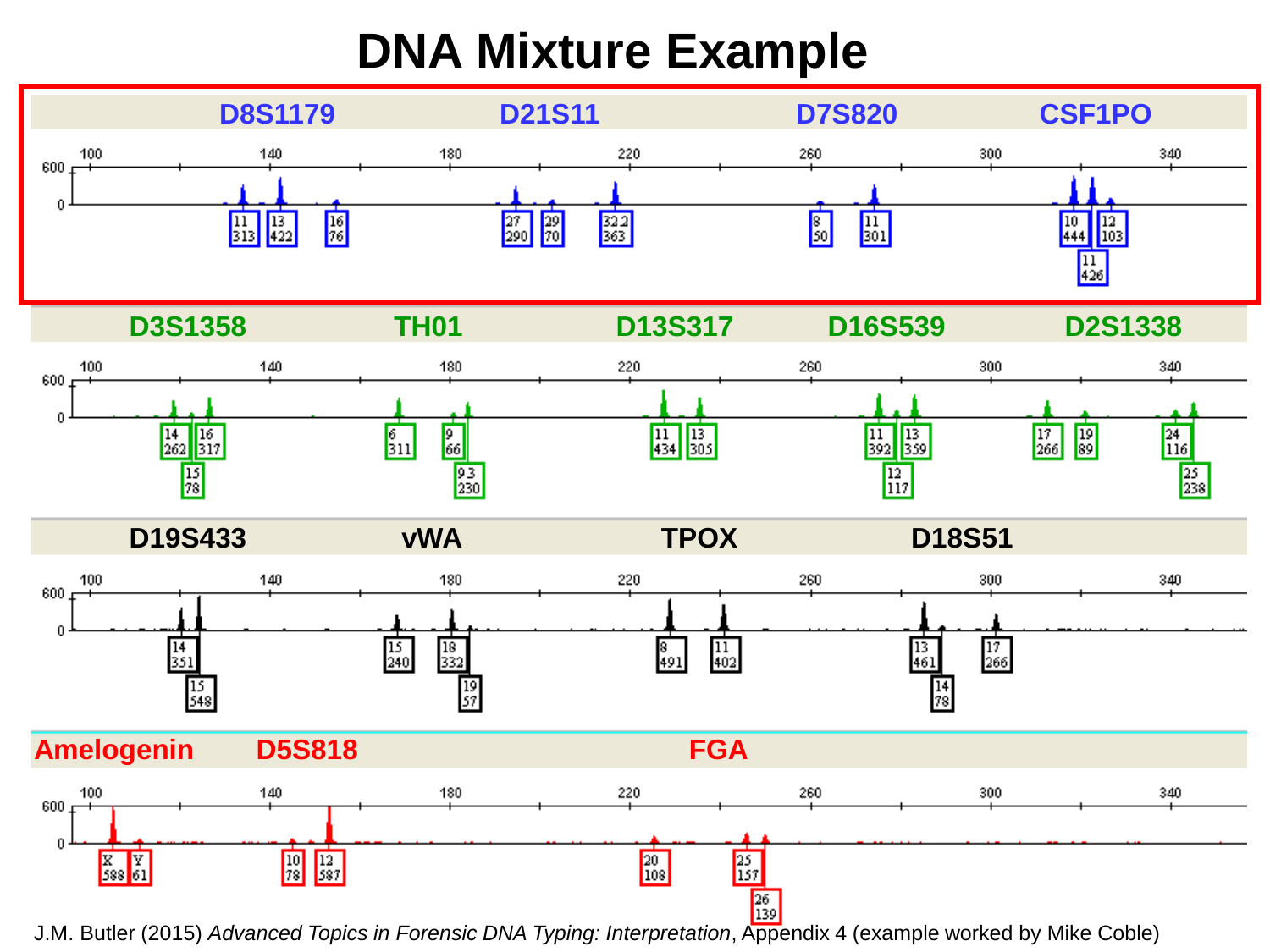#### Just the top row of the Identifiler DNA mixture profile

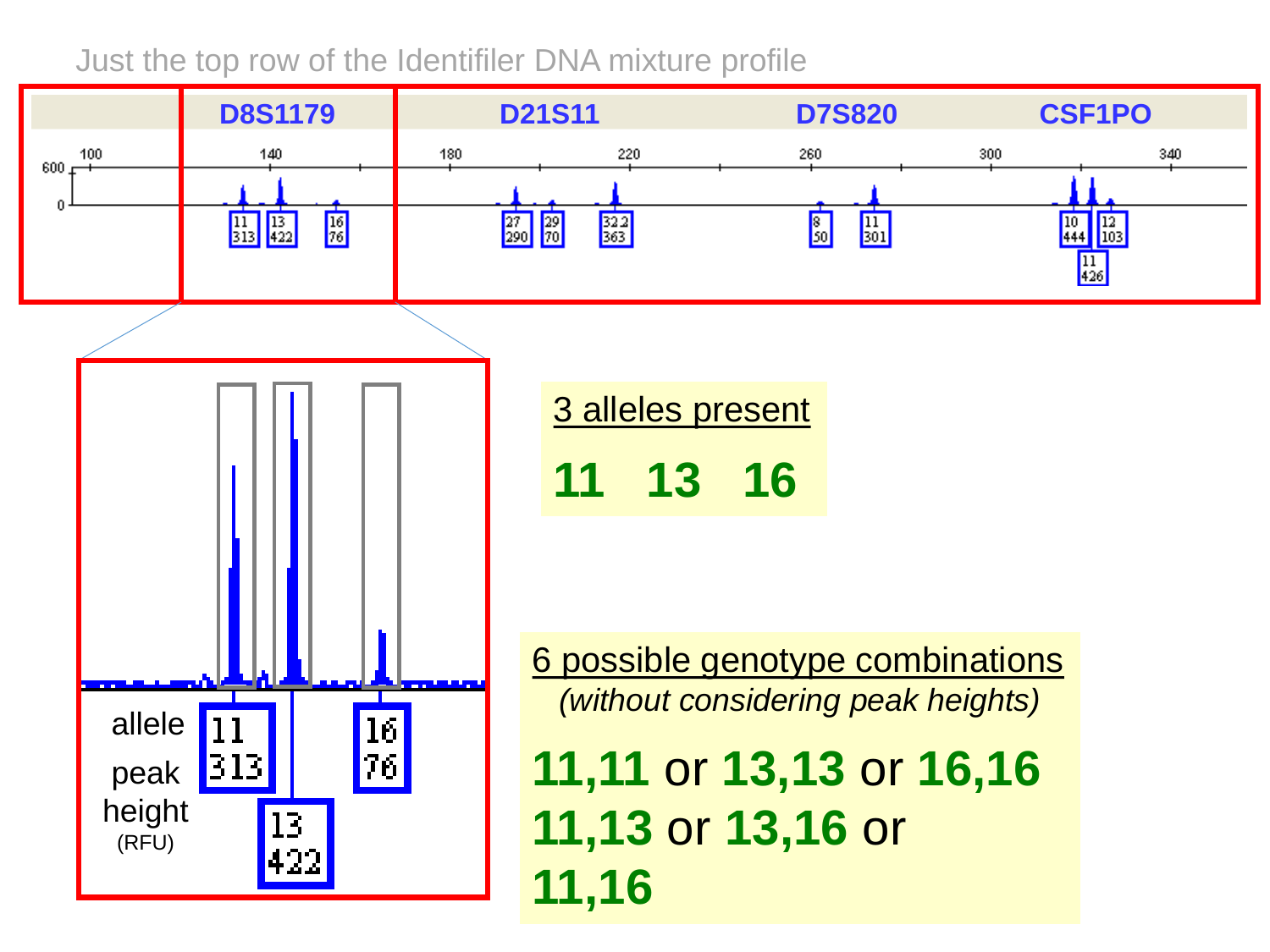Applying a ST of 200 RFU when the allele 16 peak is below this value, leads to a CPI statistic of 1 in 1 for this locus. **Essentially this locus then becomes "inconclusive" (INC) – of no value in either including or excluding a suspect…**

3 alleles present **11 13 16**



ST: stochastic threshold AT: analytical threshold

these possibilities leads to **an inclusion probability of**  *i.e., anyone could be in the mixture at that locus***)**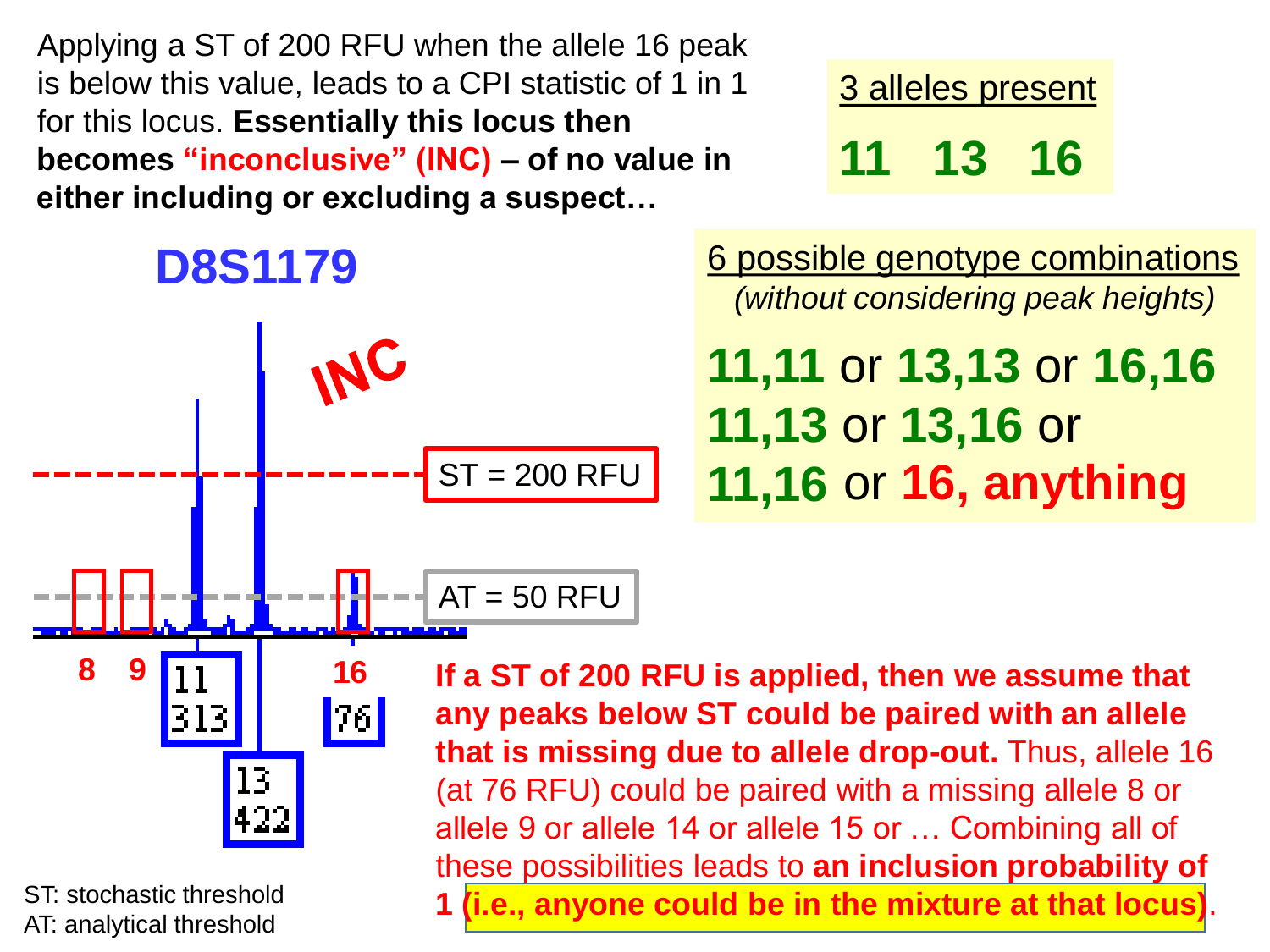### **DNA Mixture Example**

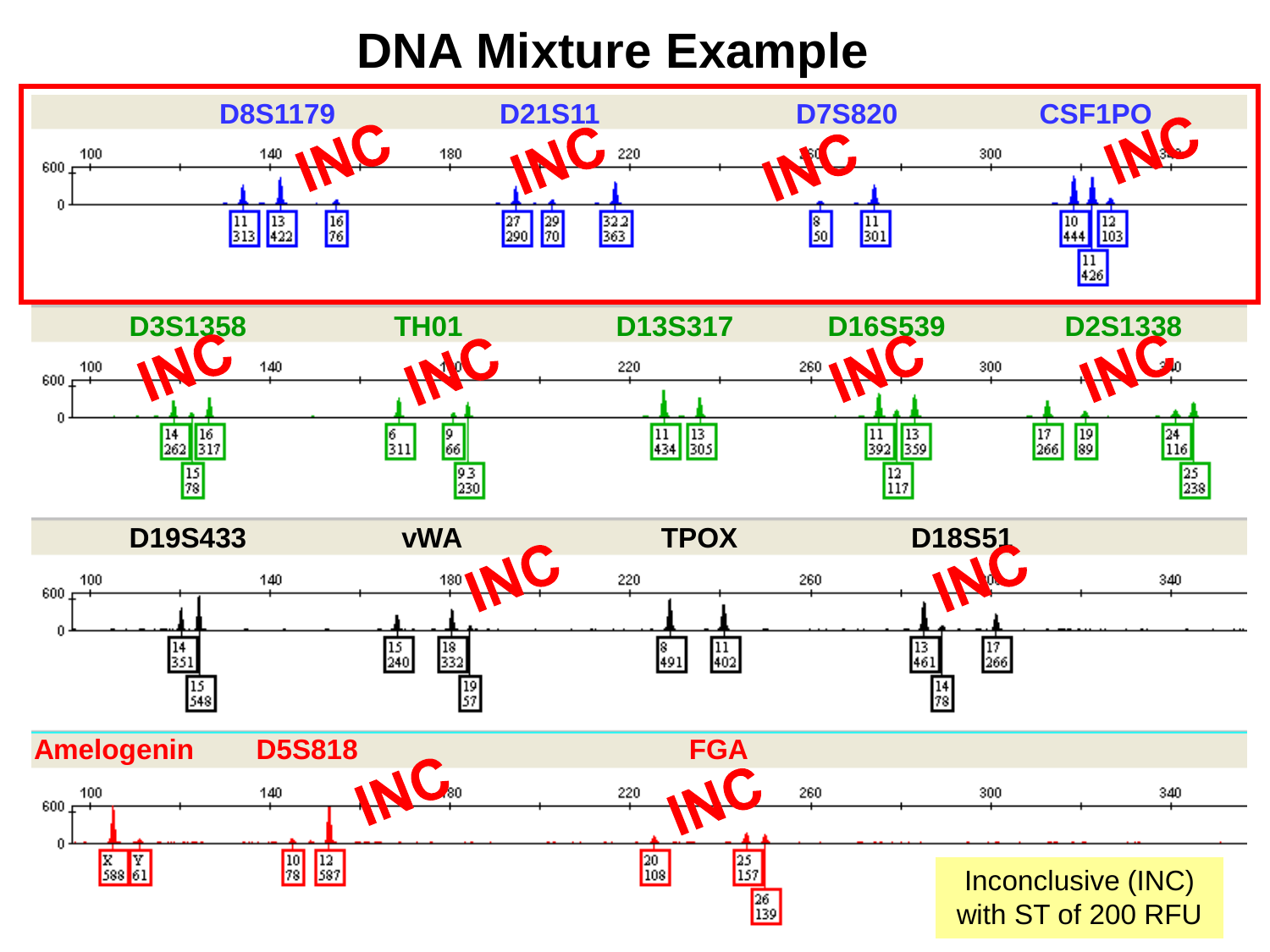# Thresholds and Frequencies (CPI)



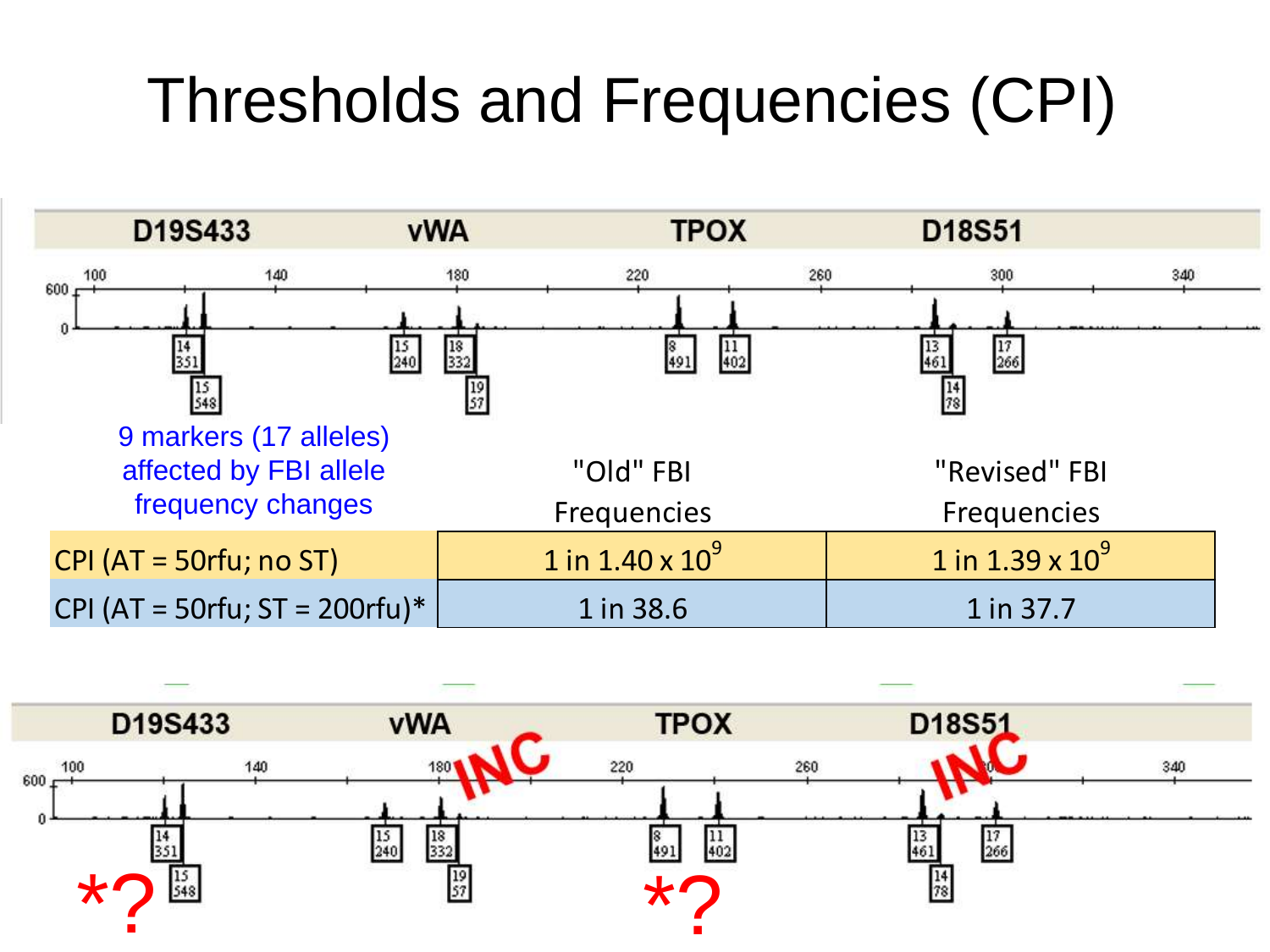# Todd Bille (ATF Lab) Case Example

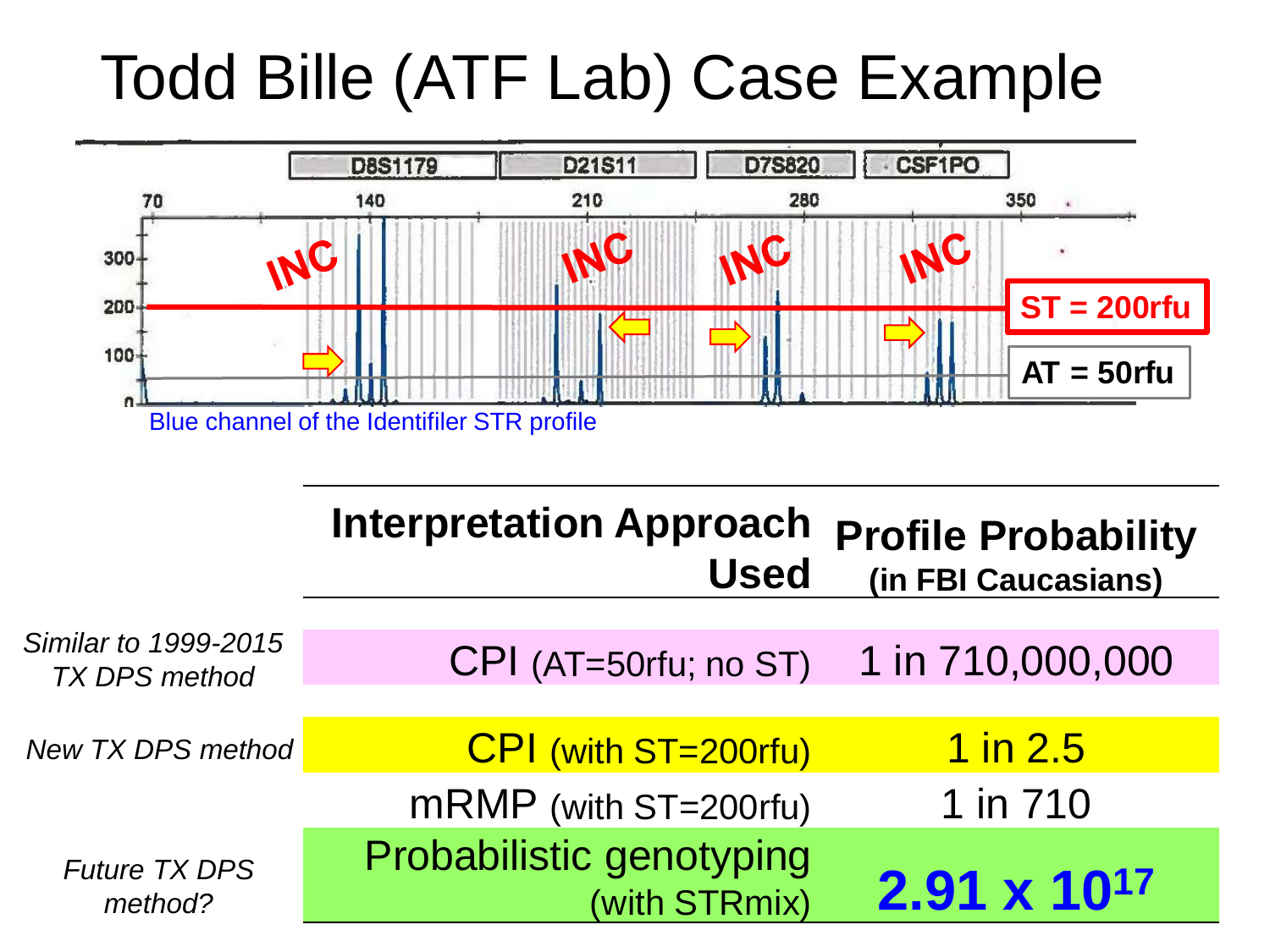#### **Comparison of CPI (with ST), mRMP, and two probabilistic genotyping approaches using 50 2-person mixtures**

Electrophoresis 2014, 35, 3125-3133

Todd W. Bille<sup>1</sup> Steven M. Weitz<sup>1</sup> Michael D. Coble<sup>2</sup> John Buckleton<sup>3</sup> Jo-Anne Bright<sup>3</sup>

- <sup>1</sup>Bureau of Alcohol, Tobacco, Firearms and Explosives. Beltsville, MD, USA <sup>2</sup>National Institute of Standards
- and Technology, Gaithersburg, MD, USA
- <sup>3</sup>Institute of Environmental Science and Research Limited. Auckland, New Zealand

Received March 6, 2014 Revised August 2, 2014 Accepted August 12, 2014

#### **Research Article**

#### **Comparison of the performance of different** models for the interpretation of low level mixed DNA profiles

DNA analyses from forensic casework samples commonly result in complex DNA profiles. Often, these profiles consist of multiple contributors and display multiple stochastic events such as peak height imbalance, allelic or locus drop-out, allelic drop-in, and excessive or indistinguishable stutter. This increased complexity has established a need for more sophisticated methods of DNA mixture interpretation. This study compares the effectiveness of statistical models in the interpretation of artificially created low template two person mixed DNA profiles at varying proportions and template quantities. Two binary models (combined probability of inclusion and random match probability), a semicontinuous (Lab retriever), and continuous model ( $STRmix^{TM}$ ) were compared. Generally, as the sophistication of the models increases, the power of discrimination increases. Differences in discrimination often correlate to each model's ability to use observed data effectively. Binary models require static thresholds resulting in unused data and outliers that may lead to difficult or incorrect interpretation. Semicontinuous and continuous models eliminate the stochastic threshold, however Lab Retriever does not account for stochastic events beyond drop-out and drop-in leading to possible less effective use of the data. STRmix<sup>™</sup> incorporates all stochastic events listed above into the calculation making the most effective use of the observed data

3125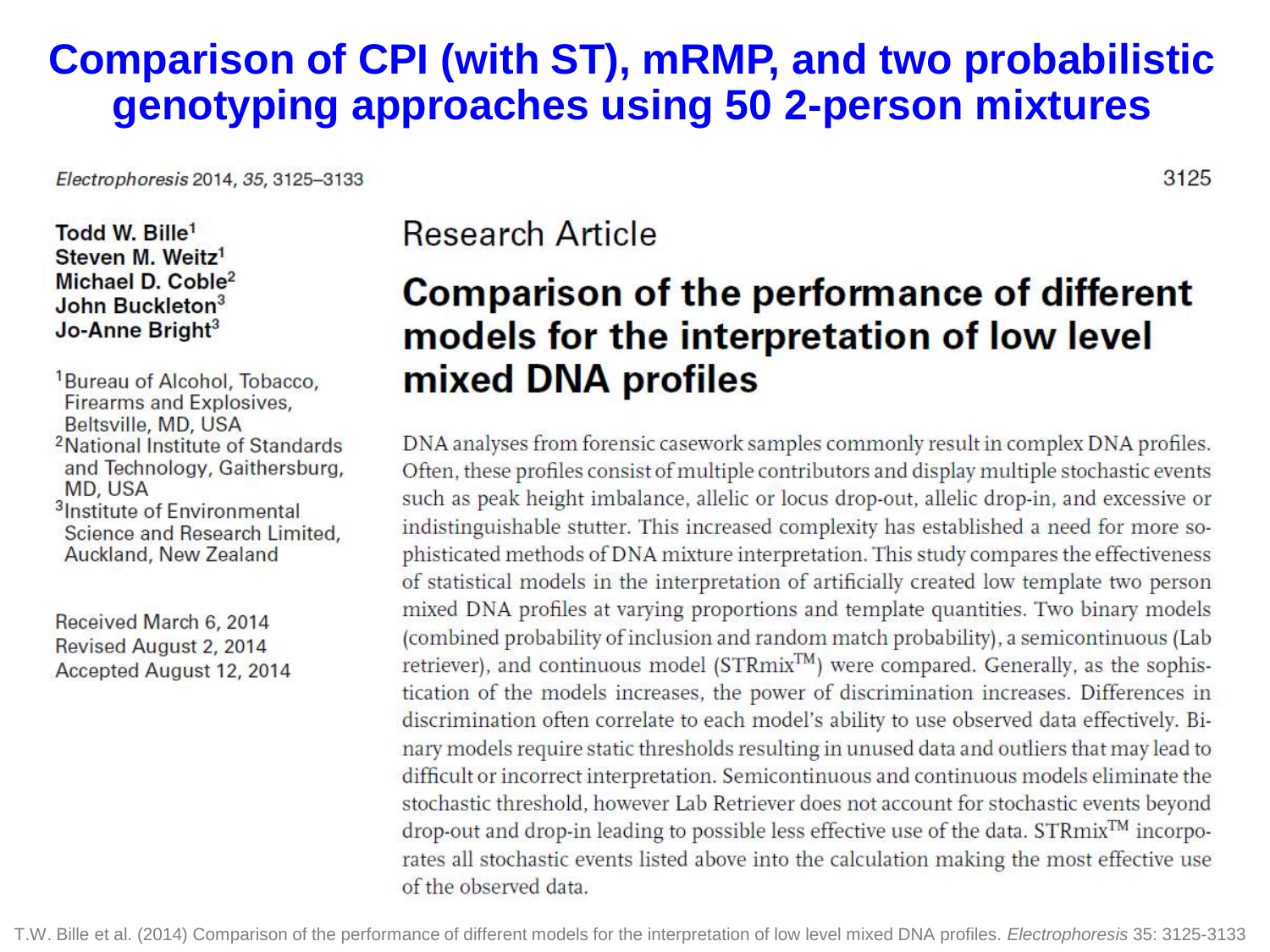

American Academy of Forensic Sciences *Jurisprudence Section* Orlando, FL February 20, 2015



**ORLANDO 2015**

**http://www.cstl.nist.gov/strbase/pub\_pres/Butler-DNA-interpretation-AAFS2015.pdf**

# **Why DNA Interpretation Has Become More Challenging in Recent Years**

### John M. Butler, Ph.D.

NIST Fellow & Special Assistant to the Director for Forensic Science *National Institute of Standards and Technology*

Gaithersburg, Maryland





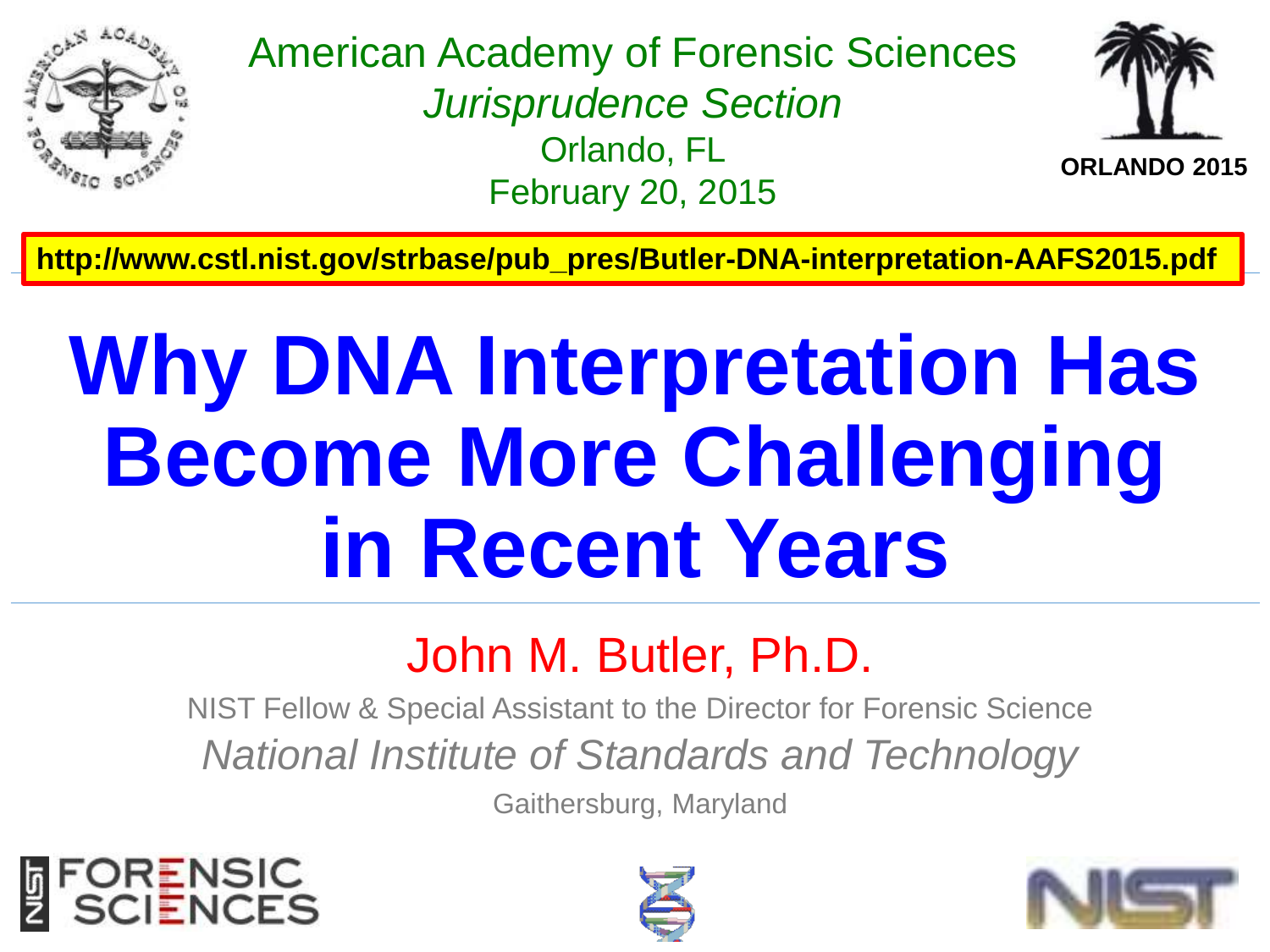### **5 Reasons that DNA Results Are Becoming More Challenging to Interpret**

- **1. More sensitive DNA test results**
- **2. More touch evidence samples** that are poor-quality, low-template, complex mixtures
- **3. More options exist** for statistical approaches involving probabilistic genotyping software
- **4. Many laboratories are not prepared** to cope with complex mixtures
- **5. More loci being added** because of the large number of samples in DNA databases

**http://www.cstl.nist.gov/strbase/pub\_pres/Butler-DNA-interpretation-AAFS2015.pdf**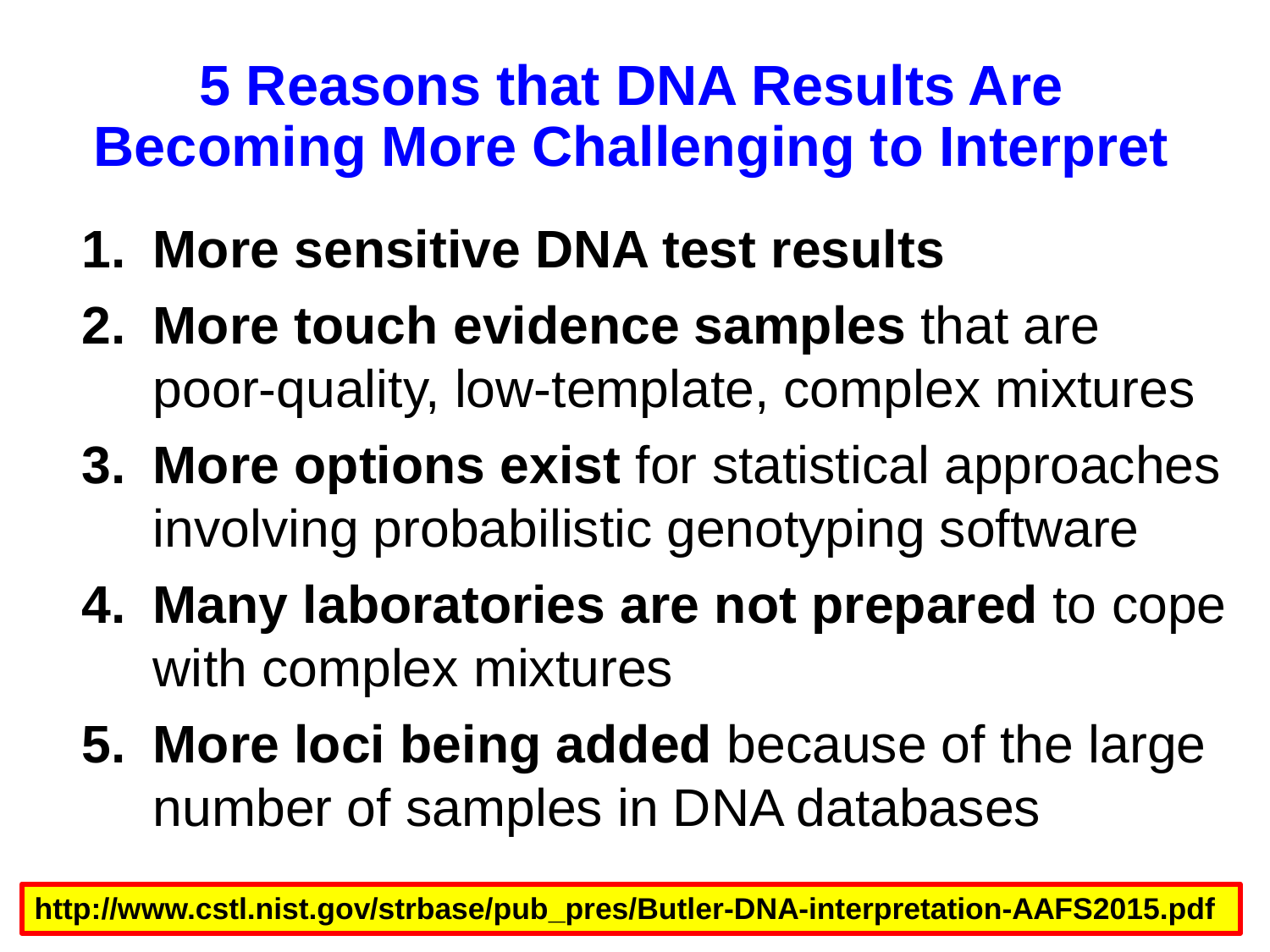# Math Analogy to DNA Evidence

$$
2+2=4
$$

$$
2x^2 + x = 10
$$

**Basic Arithmetic**

**Algebra**







**Calculus**



**Single-Source DNA Profile (DNA databasing)**

#### **Sexual Assault Evidence**

**(2-person mixture with high-levels of DNA)**

#### **Touch Evidence**

**(>2-person, low-level, complex mixtures perhaps involving relatives)**

**http://www.cstl.nist.gov/strbase/pub\_pres/Butler-DNA-interpretation-AAFS2015.pdf**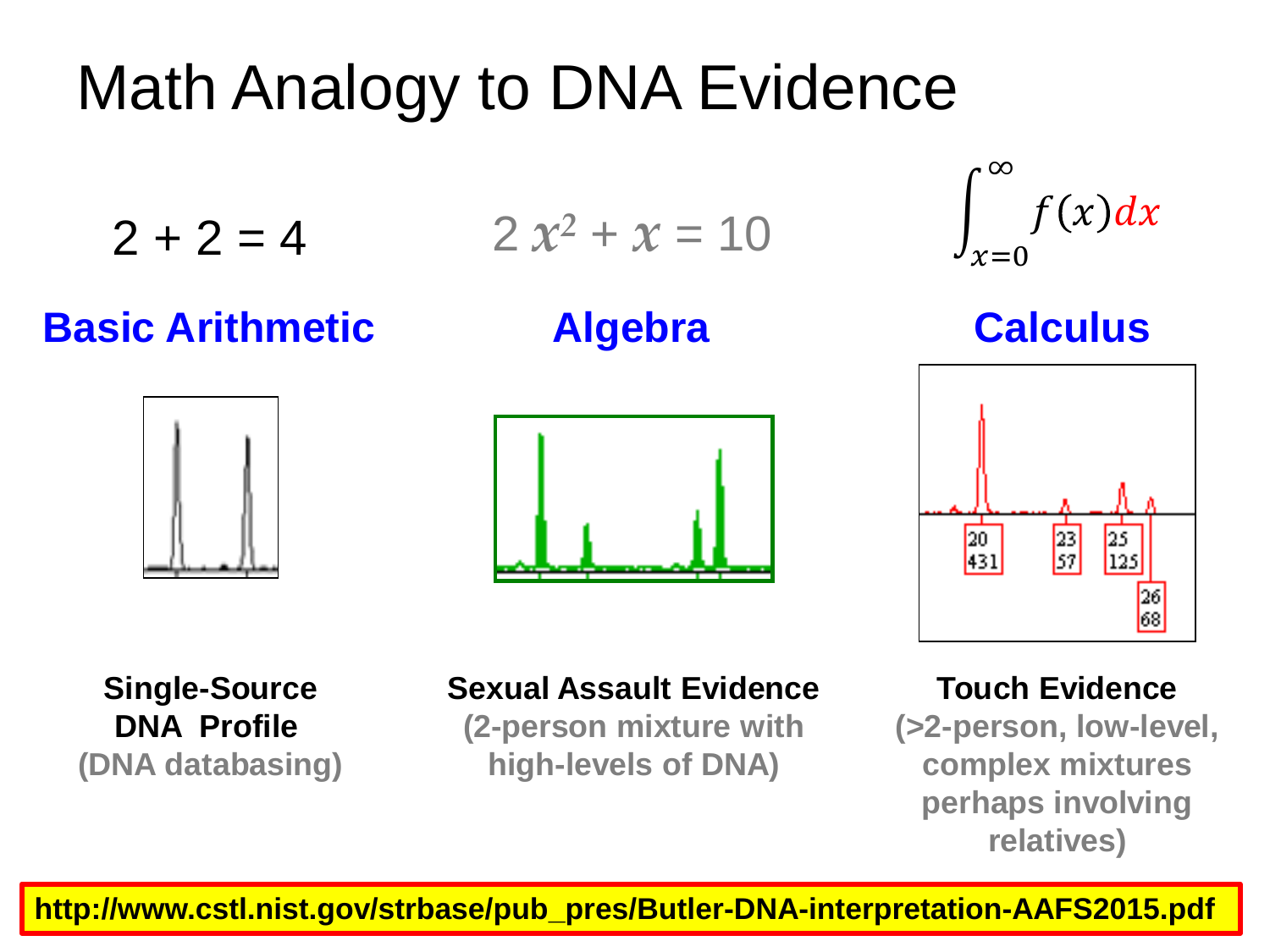# Options, Questions, and Challenges

(the challenge of wading into a moving stream of ongoing cases)

- 1. Do nothing and hope that past cases where CPI was inappropriately applied are okay
	- Not an option if you are interested in the best forensic science
- 2. Review old cases
	- Back to what date? 2008? 1999?
	- Potentially thousands of cases… cost, how to handle relative to current cases?
	- a) Review CPI data with a stochastic threshold (ST)
		- **What ST value should be used?** ST is impacted by PCR conditions, CE injection time, sample desalting
		- Many low level DNA cases will go from an inclusion to inconclusive because no loci qualify with peaks below ST – impact on legal cases where statistical value of the DNA evidence essentially goes to zero
	- b) Wait and get probabilistic genotyping (PG) method(s) online and then use PG to evaluate old cases
		- How long will it take to get PG methods validated and online?
		- PG requires method-specific calibration of allele drop-out and other parameters; **what values should be used for old data?** Some low level DNA mixture cases may still be inconclusive